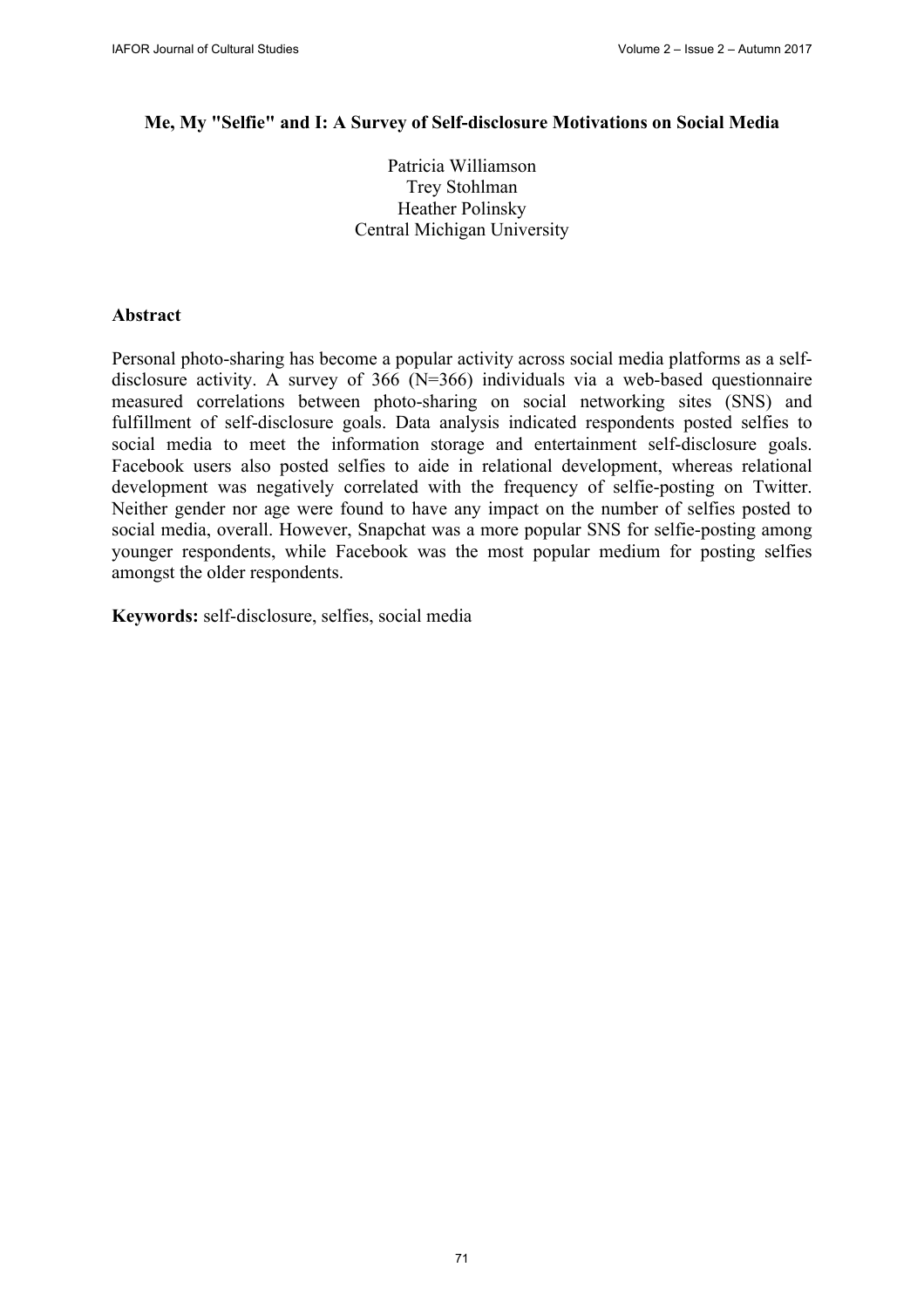## **Introduction**

Because of the growing popularity of social network sites (SNS) amongst people of a widerange of ages, it is important to look more closely at the motivations behind posting selfies. Some have suggested those who post a large number of selfies online are narcissistic (Sorokowski et al, 2015; Kapidzic, 2013; McKinney et al., 2012; Muise, Christofides, & Desmarais, 2009), while others warn of the loss of privacy related to self-disclosure (Altman, 1975). This investigation employs a web-based survey to determine the role of self-disclosure on individuals' decisions to post selfies on social media sites.

Facebook continues as the most popular SNS in the United States, other services are popular worldwide. Twitter reports 320 million active monthly users, with 79 percent of its accounts outside of the United States (O'Reilly, 2015). Instagram, meanwhile, celebrated 400 million users as of September 2015 with more than 75 percent of users living outside of the United States (Isaac, 2016). Similarly, LinkedIn reported 396 million users by the third quarter of 2015. Snapchat is the youngest of the SNS included in this study, with approximately onemillion daily active users as of late 2015 (O'Reilly, 2015). Despite having only one-tenth the daily user base as Facebook, the service reported in September 2015 that it has more than four billion daily video views (Carr, 2015). SNS usage has become commonplace in recent years, with recent reports estimating more than 950 million people worldwide use a variety of platforms (Syn, 2014). More than 70% of American teenagers under the age of 17 reported visiting SNS, and that number is expected to rise to nearly 2.3 billion users by 2017 (Klier, Klier & Wigand, 2014). Facebook started as a Harvard-only network created by Mark Zuckerberg in 2004 that quickly achieved a high level of recognition, and today boasts 1.591 billion active users, as of the fourth quarter of 2015 (Cohen, 2016). Internet users in the United States spend an average of 6.8 hours every week using Facebook (Klier, Klier & Wigand, 2014).

While there has been a handful of quantitative studies conducted analyzing the posting of selfies on social media, most of the previous research has focused on finding correlations between personality types and social media usage (Omarzu, 2000; Treem & Leonardi, 2012). The bulk of the rest of the existing research has employed uses and gratifications as the theoretical basis to investigate photo-sharing (Malik & Nieminen, 2015; Alhabash, Chiang, & Huang, 2014). Very little research has centered on the selfie as a form of self-disclosure (Bazarova & Choi, 2014).

This study investigates the phenomenon of posting "selfies" to social media as a form of selfdisclosure. Self-disclosure is, simply stated, the act of revealing personal information to others (Jourard, 1971). Selfies are self-portraits taken with a digital camera or cell phone at arm's length (Qiu et al., 2015; Sorokowski, 2015). The term "selfie" was first used on an Australian internet forum in 2002, but has since become a commonly used term and practice in the past several years (Radulova, 2015). Selfies are generally posted on some form of social networking site (SNS) and seen by friends, followers, and sometimes, the general public. Specifically, this study determines which self-disclosure goals are fulfilled by posting selfies on Facebook, Twitter, Instagram, LinkedIn and Snapchat.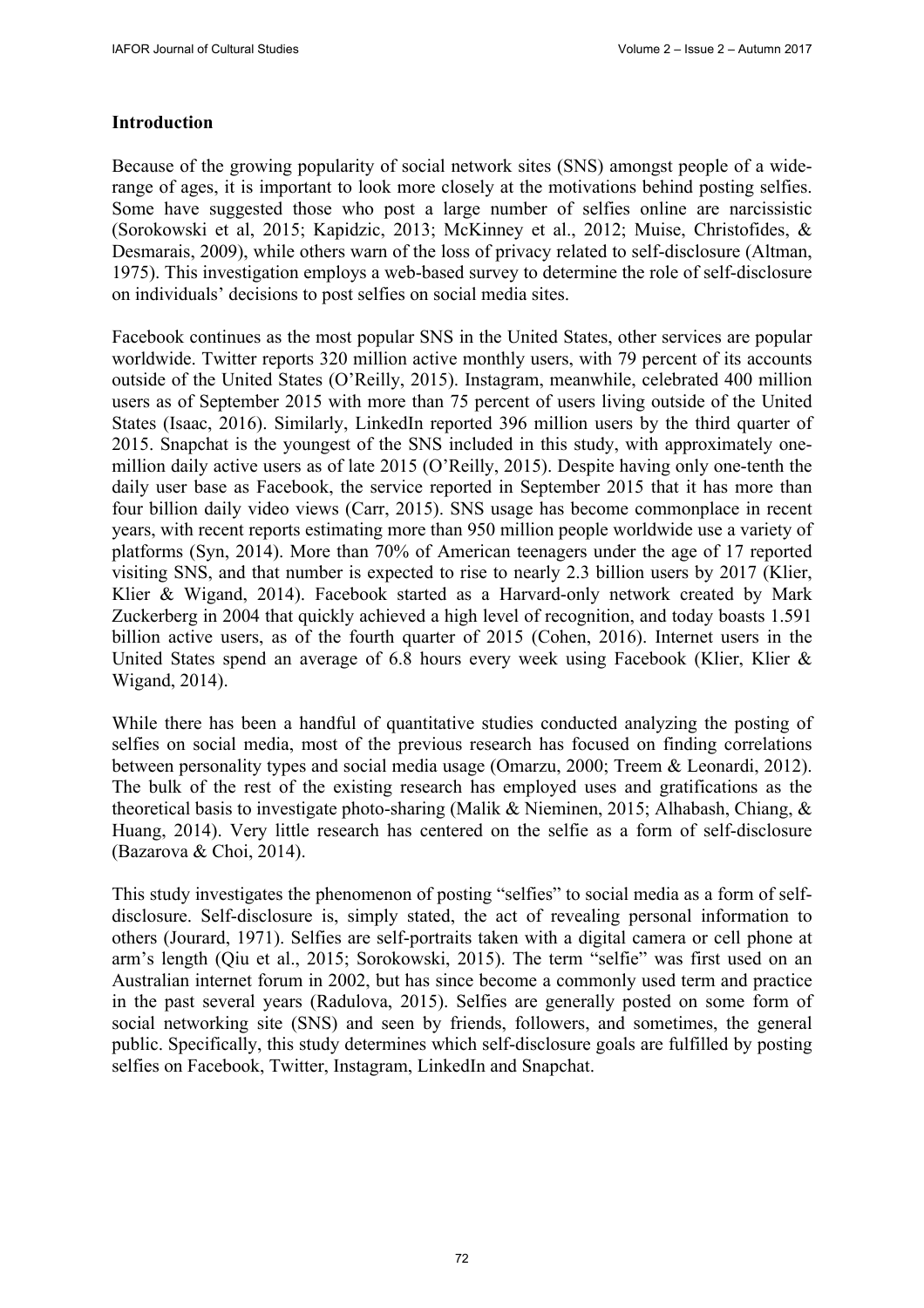### **Literature Review "Selfies"**

While it is believed the first "selfies" were taken in 1840, both by an American amateur photographer named Robert Cornelius, and in England by British inventor Charles Wheatstone (Wade, 2014), the word itself is a contemporary term. According to the Oxford Dictionary, the word was first used in 2002 on an Australian internet forum ("The Oxford Dictionaries word of the year," n.d.). Generally speaking, a selfie can be defined as a selfportrait taken by oneself using a digital camera or smartphone (Qiu et al., 2015). Sorokowski et al. (2015) defined selfie similarly, but added that the camera or camera phone must be held at arm's length or pointed at a mirror, and is usually shared via social media. The development of the "selfie stick" literally extends the parameters of this type of selfphotography method (Shipley, 2015). Regardless of how the word is defined, the term has become part of the English vernacular. "Selfie" was Oxford Dictionary's "Word of the Year" for 2013 (Oxford Dictionaries word of the year 2013), and the word's usage increased in frequency by 17,000-percent between the years 2012 and 2013 (Sorokowski et al., 2015).

There has been limited research on the posting of selfies on various forms of social media, with the majority of those previous studies focusing on how the Five Factor Model can be used to relate social media activity to personality type (Sorokowski et al., 2015; Ross et al., 2009; Qui et al., 2015; Gosling et al., 2011; Amichai-Hamburger & Vinitzky, 2010; Lee & Kim, 2014). The Five Factor Model (FFM) refers to the five broad personality dimensions used by social scientists to describe human personality (Costa & McCrae, 1992). Extraversion, neuroticism, agreeableness, openness to experience and conscientiousness comprise the FFM (Costa & McCrae, 1992).

Lee and Kim (2014) looked at the relationship between personality traits and selfpresentation on Facebook. They found that extraversion was positively related to selfpresentation on both the user's Facebook wall and their news feed. Extroverts more frequently uploaded photos and updated their statuses, and had more friends than introverts (Lee & Kim, 2014). Amichai-Hamburger and Vinitzky (2010) found a strong connection between Facebook users' personalities and their Facebook behaviors.

Ross et al. (2009) examined the personality and competency factors that influence the use of Facebook as a social medium. They found that the more experience a Facebook user had with the site, the less frequently they visited Facebook and the more Facebook friends they had (Ross et al., 2009). Additionally, the more experienced Facebook users were, the more likely they were to post photos. However, those users also had fewer overall postings on their wall. Extraversion, conscientiousness, emotional stability nor agreeableness were found to be significantly related to the number of Facebook photos posted on their profile (Ross et al., 2009). However, gender was found to be significantly related to Facebook usage and content. Women reported spending more time on Facebook, they had a greater number of friends, and posted more photos and more status updates about themselves than did their male counterparts (Ross et al., 2009).

Sorokowski et al. (2015) investigated selfie posting on social networking sites in Poland. Like Ross et al. (2009), their study found women posted more selfies of all types than did men. However, Sorokowski et al. (2015) also looked at narcissism as a variable. Though women posted more selfies, there was no relationship found between that behavior and narcissism. Men's narcissism scores, however, positively predicted selfie posting. That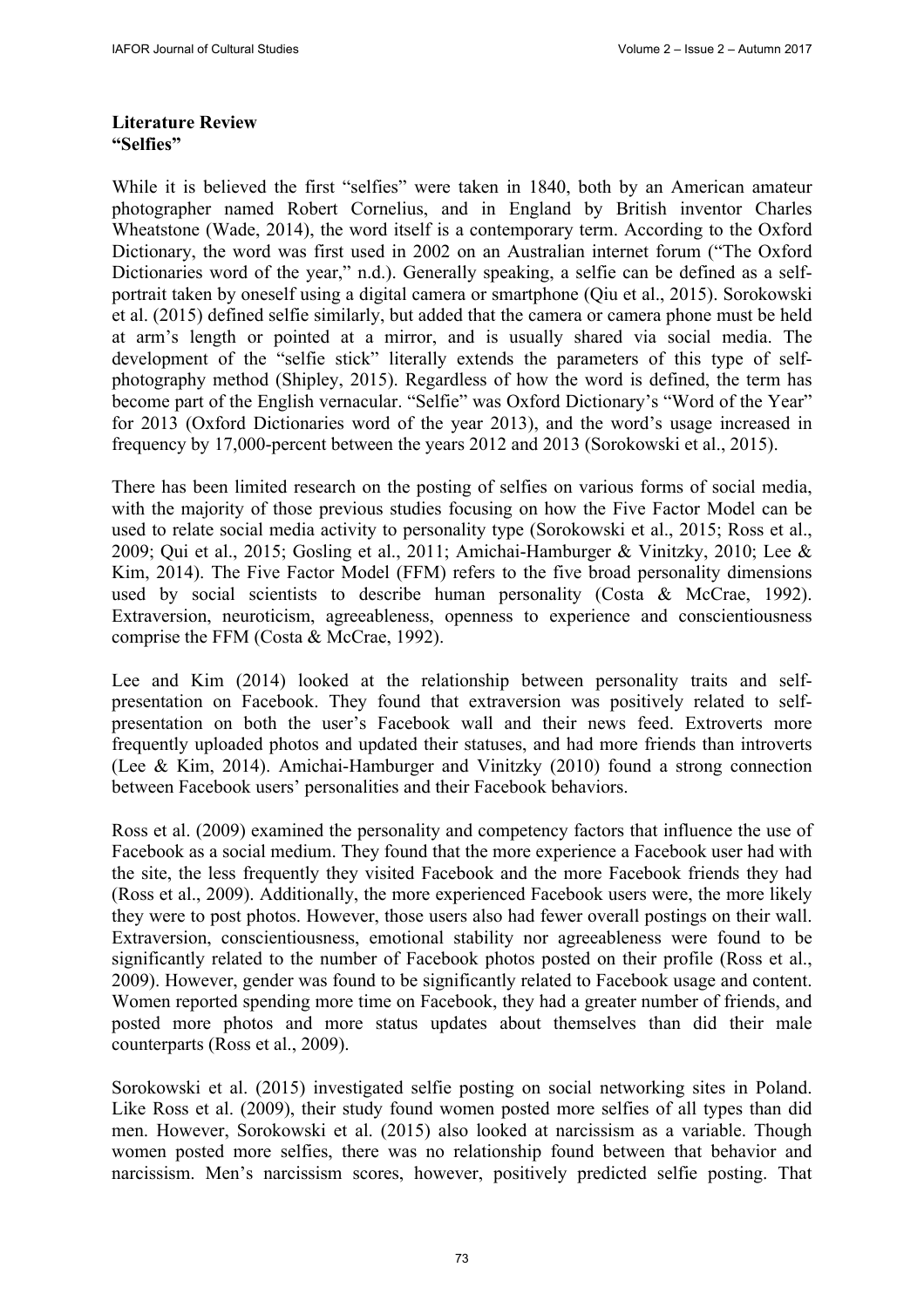included selfies of themselves alone, with a partner, or a group selfie (Sorokowski et al., 2015). Men's vanity, leadership, and admiration demand scores, each independently predicted the posting of one or more types of selfies. Self-presentation was found to be a key motivator of social networking in general for both sexes (Sorokowski et al., 2015).

Narcissism was found to be a predictor of social media use in a number of studies (Kapidzic, 2013; McKinney et al., 2012; Muise, Christofides, & Desmarais, 2009). Kapidzic (2013) found narcissism to be a predictor of profile picture selection, while Ong et al. (2011) concluded that narcissists find their own personal profile pictures and selfies to be more attractive when compared to the opinions of their peers. Wang, Jackson, Zhang, & Su (2012) discovered narcissists were more likely to upload the photos they found most attractive to social media, compared to less narcissistic users. Ryan and Xenos (2011) failed to find any connection between narcissism and selfie-posting on Facebook.

Qiu et al. (2015) looked at personality traits of social network site users. They found no significant difference between selfie posters' personality traits and those of non-selfie posters after controlling for age and gender (Qiu et al., 2015). Selfie-posters' extraversion was accurately predicted by observers, based on exposure to users' pictures, but no significant correlation was found between users' self-reported levels of openness and observers' ratings. However, Qiu et al. (2015) did uncover a number of interesting findings related to selfie cue validity. Agreeableness was associated with emotional positivity and negatively associated with camera height, suggesting that more agreeable individuals were more likely to take pictures from a lower angle. Conscientiousness was negatively correlated to selfies taken in private locations, as those users were seen as being more cautious and concerned with privacy Neuroticism was related to "duckface" in selfies, while extraversion was negatively related to pressed lips. Those who looked directly into the camera, feigning eye contact in their profile photos were seen to be more agreeable (Qiu et al., 2015).

Diefenbach & Christoforakos (2017) looked at the "selfie paradox," which relates to individuals' positive reactions to their own selfies and negative reactions to others' selfies. Their 2017 survey of individuals in Germany, Austria and Switzerland found that people selfreported self-promotion and self-disclosure as their reasons for taking selfies. Overall, respondents regarded their own selfies in a positive light, yet were more critical of others' (Diefenbach & Christoforakos, 2017). Furthermore, individuals were more likely to see their own selfies as ironic, while they were less likely to attribute self-irony to others' selfies. Instead, the study found other's selfie-taking behaviors as almost exclusively selfpresentational (Diefenbach & Christoforakos, 2017).

### **Self-Disclosure**

Jourard (1971) defined self-disclosure as the "act of revealing personal information to others" (p. 2). It makes us transparent to others through our communication (Jourard, 1971). Meanwhile, Altman and Taylor (1987) called self-disclosure a form of social penetration. They argued that the act of self-disclosure is a gradual process that allows us to learn about others, and therefore, penetrate deeper layers of personal depth (Altman & Tayor, 1987). Others believe self-disclosure is a dialectical process that occurs in waves, pinging back and forth from a sense of distance to closeness (Brown, Werner & Altman, 1996). This is due to the inner struggle we experience as we want to reveal ourselves to others, yet simultaneously work to conceal that information. Pearce & Sharp (1973) separated self-disclosure from confession and/or revelation. They argued self-disclosure is a voluntary process, while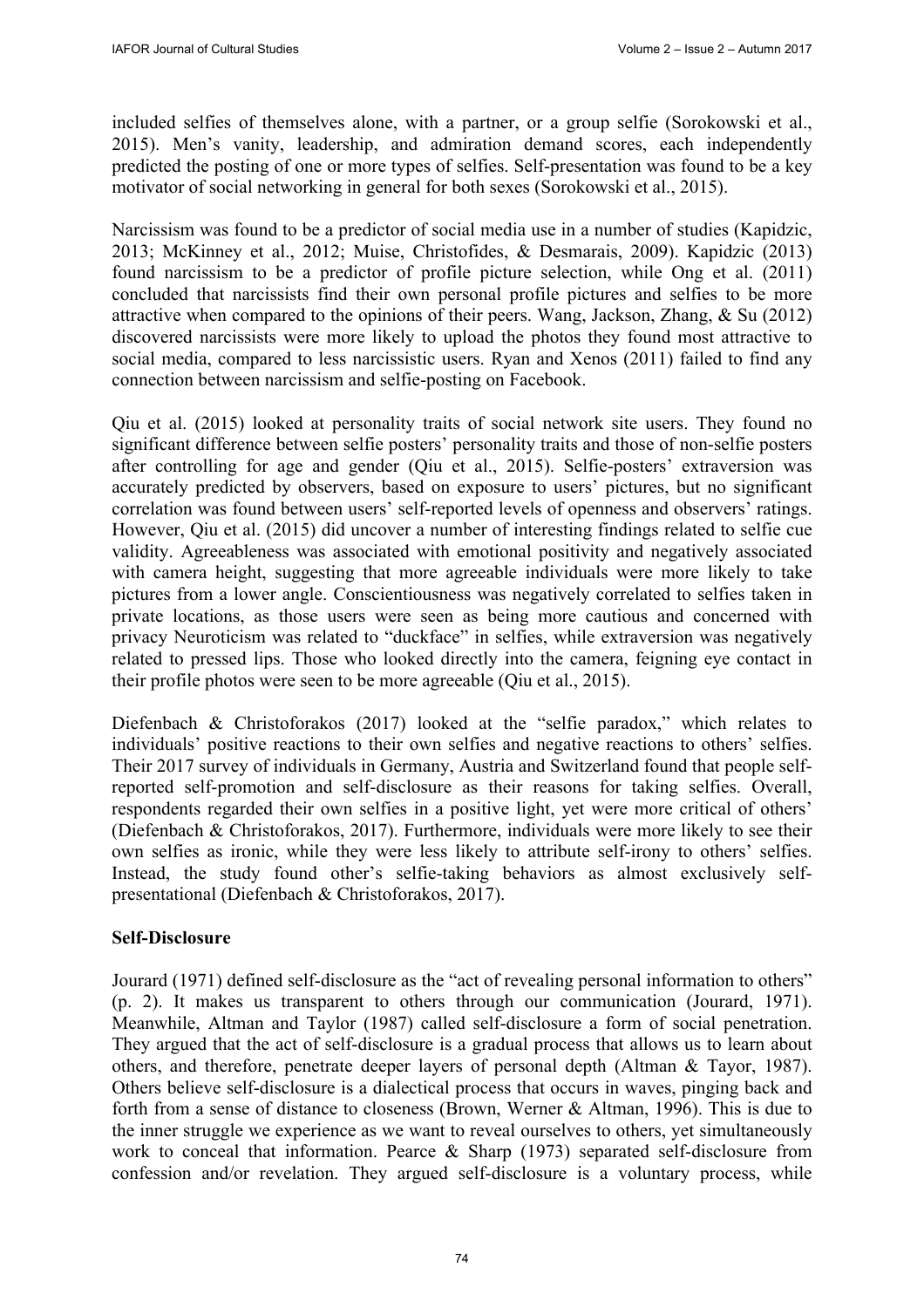confession is forced or coerced communication, and revelation is unintentional or inadvertent by nature (Pearce & Sharp, 1973).

Disclosure may fulfill needs for social connectedness and belonging (Tamir & Mitchell, 2012), but may come at a price, requiring the individual sharing their personal information to become vulnerable (Altman, 1975). Selective disclosure may minimize that level of vulnerability, while allowing the discloser to satisfy their desired goals.

Derlega and Grzelak (1979) proposed the functional theory of self-disclosure, positing that disclosure goals activate the self-disclosure decision-making process and help determine the content of the disclosure. Further, Derlega and Grzelak (1979) proposed that self-expression, self-clarification, social validation, relationship development, and social control were the five basic functions of self-disclosure.

Bazarova and Choi (2014) conducted one of the first studies of self-disclosure via SNS, and that investigation is used as a blueprint for the current study. A survey of undergraduate students was conducted, as well as an analysis of students' Facebook status updates, wall posts and private messages (Bazarova & Choi, 2014). The study employed Derlega and Gzelak's (1979) five primary goal categories, plus added two new categories, information sharing and information storage and entertainment, based on Lee et al.'s (2008) categorization of disclosure motivations in blogs.

The present study utilized the same seven categories of self-disclosure goals as Bazarova and Choi (2014). Those goals included 1.) identity clarification, 2.) relational development, 3.) social validation, 4.) social control and resource gain, 5.) self-expression and relief of distress, 6.) information sharing to benefit others, and 7.) information storage and entertainment. These seven categories are based upon a functional theory of self-disclosure which hypothesizes that disclosure goals or subjective reasons for self-disclosure activate disclosure decision-making (Derlega & Grzelak,1979). Individuals self-disclose hoping to attain social rewards.

Identity clarification is considered an intrapersonal goal and occurs when an individual seeks to convey one's personal identity to others (Bazarova & Choi, 2014). Relational development has long been found to be one of the main motivators for self-disclosure (Altman & Taylor, 1973; Laurence & Barrett, 1998; Lee et al., 2008). This motivator revolves around developing and maintaining friendships, familial or dating relationships. Social validation is an attempt to seek approval and support from others (Bazarova & Choi, 2014). Social control and resource gain occurs when a person tries to somehow obtain a benefit through their selfdisclosure, or to control social outcomes within their group of friends and family. Selfexpression and relief of distress allows one to release emotions through a form of selfexpression. In this case, a selfie would be that form of self-expression Information sharing to benefit others comes from a desire to share information with others that may be of a personal nature, or may emerge from a desire to let others in on something the communicator has discovered. Generally, information sharing is thought to be "benevolent" in nature (Lee et al., 2008). Information storage involves the disclosure of daily life experiences for the purpose of recording personal information so as to be able to access it or reflect on it at a later date (Lee et al, 2008).

Wan, Wu & Lu (2015) argued the selfie is a high form of self-disclosure. In their study of selfies used by product endorsers, they found that social interactivity can moderate the effect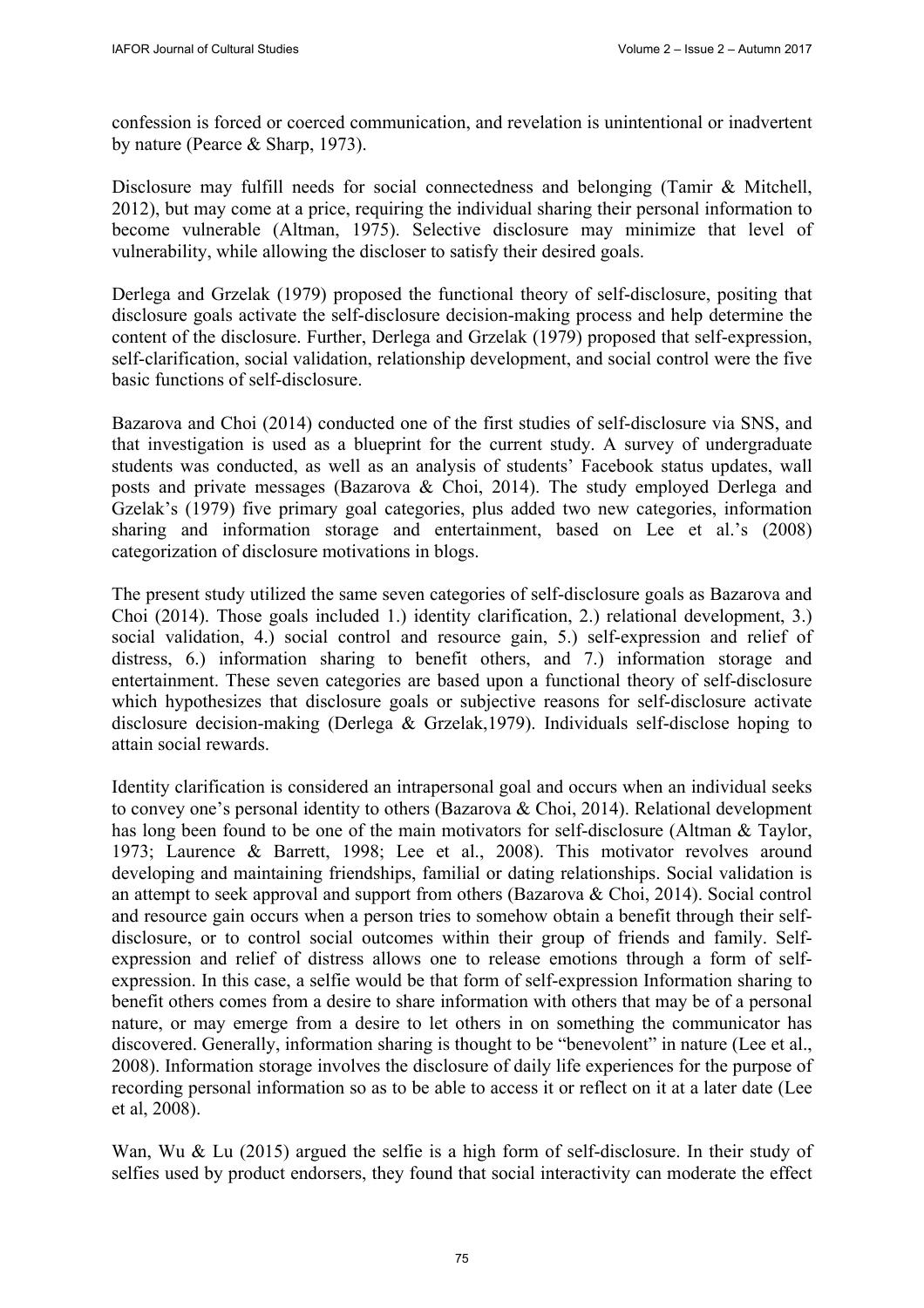of the endorsers' attractiveness and credibility on consumers' attitudes (Wan, Wu & Lu, 2015). Stefanone, Lackaff & Rosen (2011) found females are more likely to share photos of themselves online if they base their self-worth on their appearance. They also linked narcissism and low self-esteem to sharing a high number of pictures of oneself on-line (Stefanone, Lackaff & Rosen, 2011).

## **Research Questions**

This study used survey research to investigate how selfie-posting behaviors serve as a form of self-disclosure on various social media platforms. Specifically, respondents were asked about their selfie-posting behaviors on Facebook, Twitter, Instagram, Snapchat and Linked In. While Wan et al. (2015) found selfies to be a significant form of self-disclosure, this study looked to determine how self-disclosure goals may vary by SNS when sharing personal photos.

Another variable that deserves attention in terms of selfie-posting behavior is frequency. While narcissism was found to correlate with selfie-sharing in other studies (Kapidzic, 2013; Wang, Jackson, Zhang, & Su, 2012), it would seem logical that those who post a higher number of selfies might fulfill different self-disclosure goals than those who post infrequently.

Finally, age and gender of SNS users posting selfies were analyzed to determine whether those variables impact self-disclosure goals met via the behavior. Our research questions are as follows:

- RQ 1: Which self-disclosure goals are met by posting selfies to social media?
- RQ 2: Do self-disclosure goals met by posting selfies vary by social media platform?
- RQ 3: Do age and gender impact the self-disclosure goals met by posting selfies to social media?

## **Method**

In order to measure the relationship between individuals' selfie-posting behaviors and selfdisclosure fulfillment, a web-based survey was put in the field after receiving IRB approval. Using Survey Monkey software, a 39-item questionnaire was developed. A five-point Likerttype scale was used to measure respondents' reactions to multiple self-disclosure goals. The survey also measured individuals' selfie-posting frequency on a variety of social media, including Facebook, Twitter, Instagram, Snapchat and LinkedIn. Basic demographic information was collected from all participants in order to determine whether gender and/or age impacted self-disclosure motivations via selfie sharing, and whether those demographic variables impacted frequency of use of individual SNS.

Invitations to complete the survey were circulated on social media sites, including Facebook, Instagram and Twitter in March 2016. Social media users were asked to complete the survey and to share the link to the survey with their social media connections. Further invitations were sent to undergraduate and graduate students at a four-year University in the Midwest. The resulting snowball sample yielded 366 (*N*=366) responses.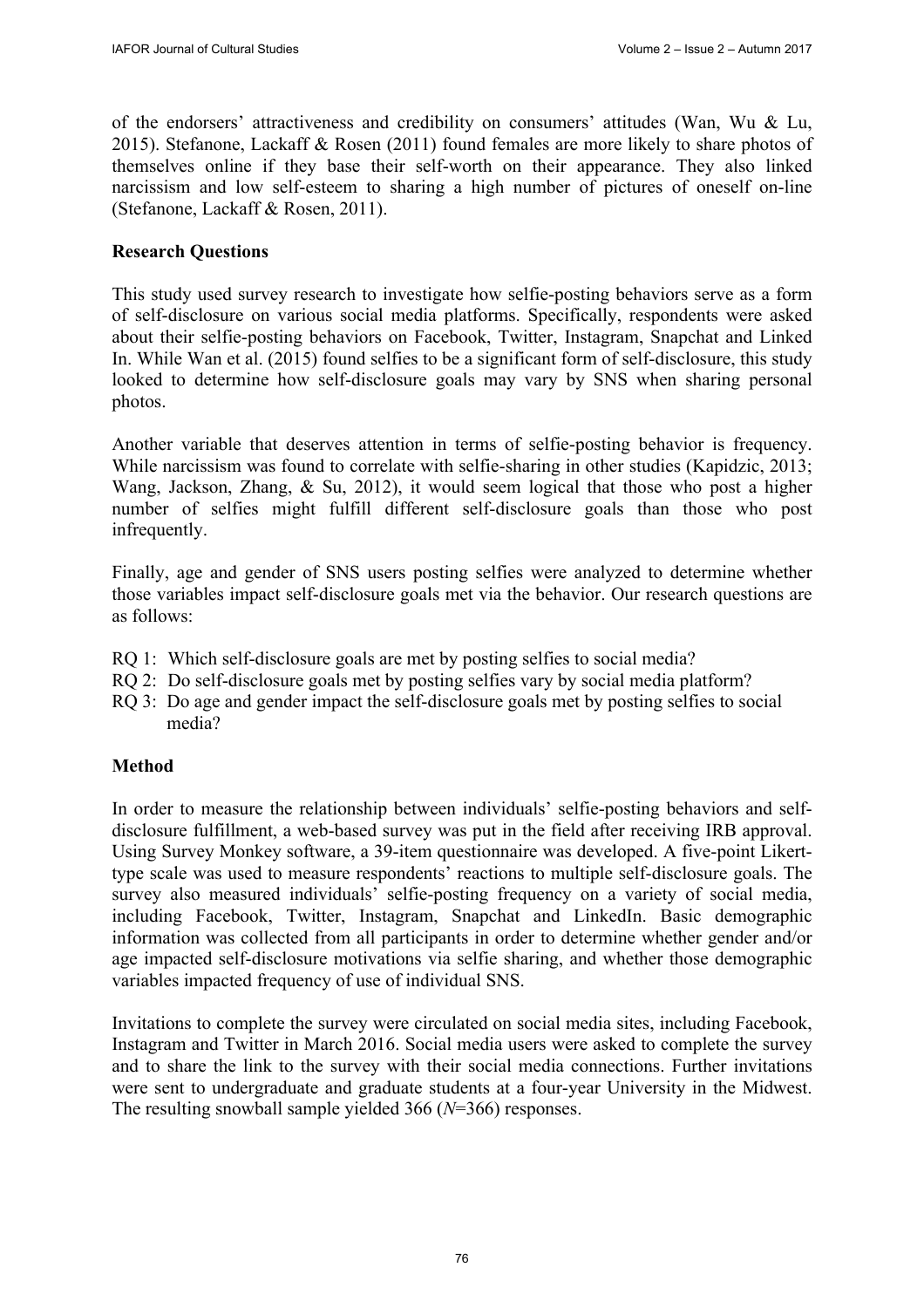# **Findings**

A total of 366 participants contributed to the study. Most participants completed the question related to gender (*N*=364) with 73.9% of respondents identifying as female (*N*=269) and 26.1% identifying as male (*N*=95). Although the participants skewed female, this sample correlates to a similar study conducted by Bazarova and Choi (2014).

For age, 26% of respondents (*N*=95) reported their age as 23 or under. 25.7% of respondents (*N*=94) reported their age as between 24 and 34. 23% of respondents (*N*=84) reported their age as between 34 and 44. The remaining 25.4% (*N*=93) reported their age as between 45 and 78. These data provide support for a good representative cross sampling of the population.

Regarding ethnicity, all but one participant answered the question  $(N = 365)$ . Of the respondents, 89.3% (*N*=326) identified as Caucasian. The study lacked in minority representation with only 4.4% (*N*=16) identifying as African-American/Black, 2.2% (*N* =8) identifying as Native American, and 1.1% (*N*=4) each identifying as Hispanic/Latino, Middle-Eastern/Arab-American, and Asian/Asian-American. Additionally, less than 1% (*N*=3) identified as Other, citing a mix of races as their response.

Social media usage varied significantly among the apps surveyed, with Facebook scoring the highest usage at 98.1% (*N*= 359) among responses (Table 1):

| N   | Percent |
|-----|---------|
| 359 | 98.1    |
| 227 | 66.6    |
| 217 | 64.2    |
| 158 | 49.2    |
| 207 | 627     |
|     |         |

## Table 1: Social Media Platforms

## RQ 1: Which self-disclosure goals are met by posting selfies to social media?

The self-disclosure goals provide very weak explanatory influence on why participants are posting selfies in a week or month, however the regression results were found to be statistically significant. When considering all the of the selfies participants posted across all social media platforms in the past week, the self-disclosure goals have a statistically significant combined effect (*Adj R<sup>2</sup>* = .040, *p*< .01), but only Information Storage & Entertainment ( $\beta$  = .232,  $p$  < .05), is a statistically significant individual self-disclosure goal (Table 2). When considering all the of the selfies participants posted across all social media platforms in the past month the self-disclosure goals have a statistically significant combined effect (*Adj R*<sup>2</sup> = .038, *p* < .01), and again only Information Storage & Entertainment ( $\beta$  = .232,  $p$ < .05), is a statistically significant individual self-disclosure goal (Table 3). Overall, the main self-disclosure goal that predicts why people are posting selfies on social media is to store information for future access and entertain others.

RQ 2: Do self-disclosure goals met by posting selfies vary by social media platform?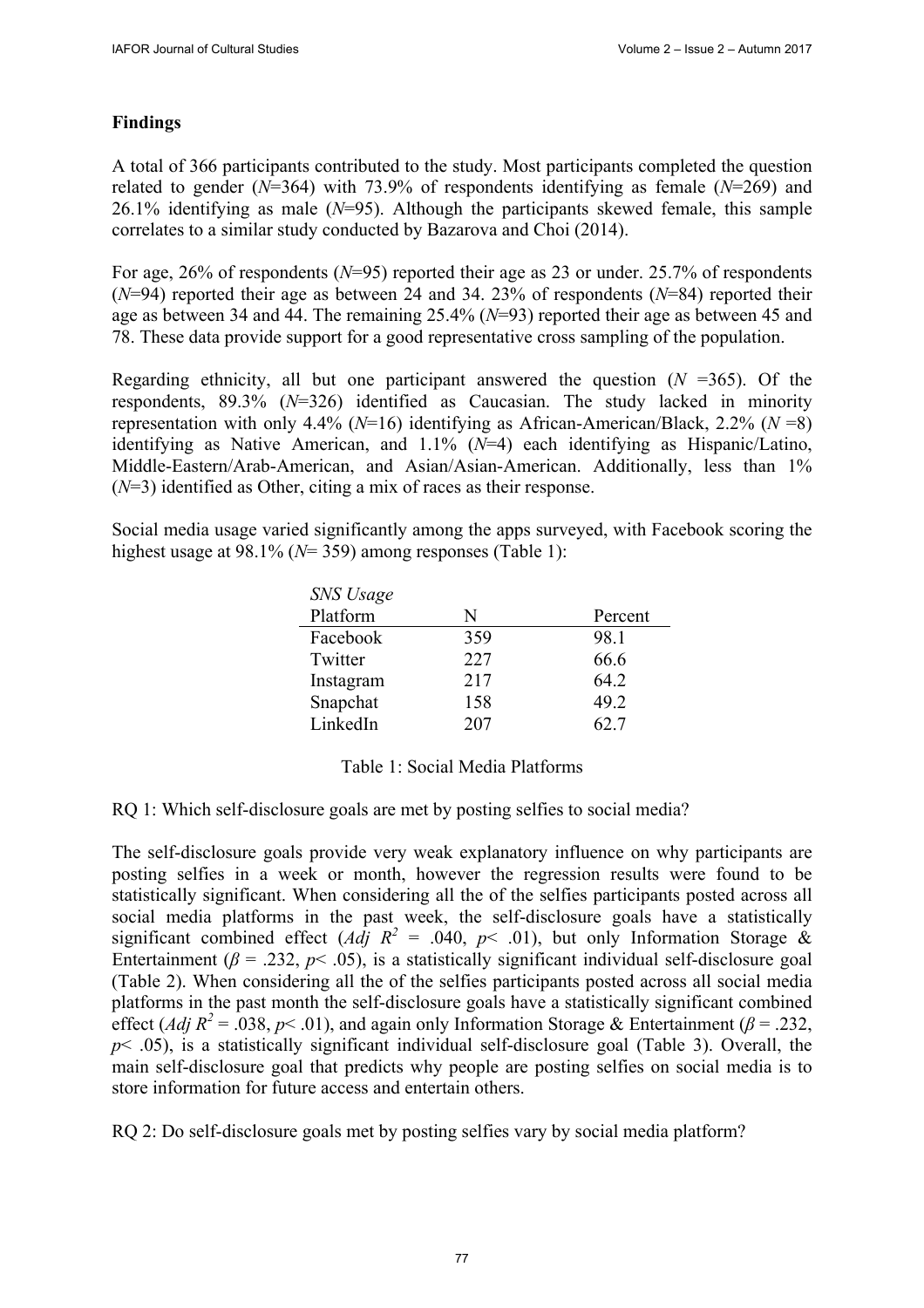When looking at how many selfies participants have posted on specific social media platforms, different self-disclosure goals emerged as statistically significant predictors. The self-disclosure goals explained the most variance in how many selfies participants posted on Facebook in the past month (*Adj R<sup>2</sup>* = .132,  $p$ < .001), and the least variance in how many selfies participants posted on Twitter in the past week  $(Adj R^2 = .046, p < .01)$  (Table 2 and 3). This means that the combined effect of the self-disclosure goals in this sample was able to explain between just over thirteen to just under five percent of variance in number of selfies these participants in the sample are posting.

When examining which self-disclosure goals were most influential to posting selfies, the results were slightly different depending on the social media sites and the time frame being considered. Information Storage and Entertainment had a statistically significant positive influence on how many selfies participants posted on Facebook in the past month  $(\beta = .255, )$  $p$  < .01), but Information Storage and Entertainment had no statistical impact on how many selfies participants posted on Facebook in the past week. Information Storage and Entertainment had a statistically significant positive influence on how many selfies participants posted on Instagram in the past week ( $\beta$  = .221,  $p$  < .01); on Instagram in the past month ( $\beta$  = .221,  $p$ < .01); on Twitter in the past week ( $\beta$  = .214,  $p$ < .01); and on Twitter in the past month ( $\beta$  = .228,  $p$ < .01). Relational Development had a negative influence on posting selfies on Twitter in the past week ( $\beta$  = -.184,  $p$  < .01); and on Twitter in the past month ( $\beta$  = -.190,  $p$ < .01). As the relationship development was more important to the participants the less likely they were to post selfies on Twitter. Relationship Development did have a statistically significant positive influence on how many selfies participants posted on Facebook in the past month ( $\beta$  = -.139,  $p$ < .05); but had no influence on how many selfies participants posted on Facebook in the past week, nor did it have an influence on how many selfies were posted on Instagram in the past week nor month. Social Control and Resource Gain only had statistically significant positive influence on how many selfies participants posted on Instagram in the past month ( $\beta$  = -.125,  $p$  < .05). Information Sharing to Benefit Others only had a statistically significant positive influence on posting selfies on Facebook in the past week  $(\beta = .219, p < .01)$ .

RQ 3: Do age and gender impact the self-disclosure goals met by posting selfies to social media?

Gender and age were added to the self-disclosure goal variables. Gender had no impact on how many selfies were posted overall or for any social media platform. Therefore, men are just as likely to post selfies as women according to the results from this sample. However, age had a statistically significant positive influence on posting selfies on Facebook in the past week ( $\beta$  = .134,  $p$ < .05); and on posting selfies on Facebook in the past month ( $\beta$  = .186,  $p$  < .01). Therefore, as age increased in the sample, participants were more likely to post selfies on Facebook. Conversely, age had a statistically significant negative influence on posting selfies on Snapchat in the past week ( $\beta$  = -.298,  $p$ < .001); and on posting selfies on Snapchat in the past month ( $\beta$  = -.276,  $p$ < .001). As the age in sample went down, participants were more likely to post selfies on Snapchat. These results indicate that older participants in the sample favored posting their selfies on Facebook while younger participants favored posing selfies on Snapchat. It is important to note that none of the self-disclosure goals had a statistically significant effect on posting selfies on Snapchat in this sample.

Most of the statistically significant results from the first regression held significance with the addition of age and gender to the models. However, the addition of age and gender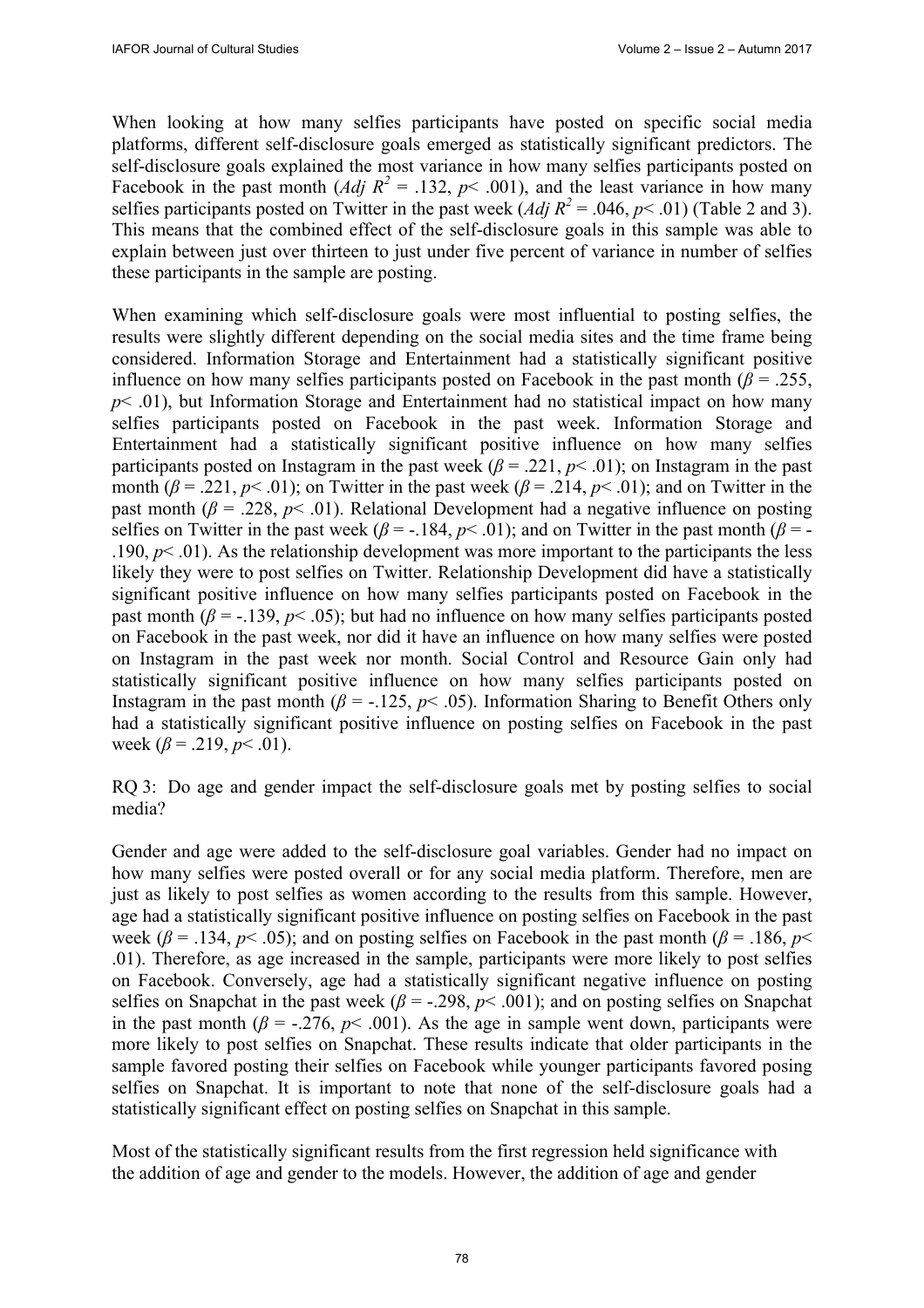illuminated other self-disclosure effects on posting selfies. With addition of age and gender, Information Storage and Entertainment was a statistically significant predictor of posting selfies on Facebook in the past week ( $\beta$  = .182,  $p$  < .05). With the addition of age and gender, Identity Clarification was a statistically significant predictor of how many selfies participants posted on Twitter in the past week ( $\beta$  = .167,  $p$  < .05). However, with the addition of age and gender, Social Control and Resource Gain had no statistical influence on how many selfies participants posted on Instagram.

|                                                 | Overall            | Facebook        | Instagram          | Twitter               | Snapchat    | LinkedIn    |
|-------------------------------------------------|--------------------|-----------------|--------------------|-----------------------|-------------|-------------|
| <b>Identity Clarification</b>                   | $-.024$            | .103            | .006               | .142                  |             |             |
| <b>Relational Development</b>                   | $-.049$            | .077            | .091               | $-184^{b}$            |             |             |
| Social Validation                               | .007               | $-.085$         | $-.020$            | .026                  |             |             |
| Social Control                                  | .002               | $-.074$         | .042               | $-.057$               |             |             |
| &Resource Gain                                  |                    |                 |                    |                       |             |             |
| Self Expression &<br><b>Relief of Distress</b>  | $-.014$            | $-.046$         | $-.081$            | $-.140$               |             |             |
| Information Sharing to<br><b>Benefit Others</b> | .085               | $219^b$         | .066               | .100                  |             |             |
| Information Storage $\&$                        | .232 <sup>c</sup>  | .142            | $221^b$            | $.21\overline{4^{b}}$ |             |             |
| Entertainment                                   |                    |                 |                    |                       |             |             |
| Adjusted $\mathbf{R}^2$                         | 0.040 <sup>b</sup> | $0.105^{\circ}$ | 0.059 <sup>c</sup> | $0.046^b$             | <b>N.S.</b> | <b>N.S.</b> |

 $a_p < .05$ ;  $b_p < .01$ ;  $c_p < .001$ 

Table 2: Regression Tables for Posting Selfies in the Past Week

|                                                 | Overall         | Facebook             | Instagram  | Twitter        | Snapchat    | LinkedIn    |
|-------------------------------------------------|-----------------|----------------------|------------|----------------|-------------|-------------|
| <b>Identity Clarification</b>                   | $-.024$         | .005                 | $-.031$    | .109           |             |             |
| <b>Relational Development</b>                   | $-.049$         | $.139^{a}$           | .098       | $-190^b$       |             |             |
| Social Validation                               | .007            | $-.013$              | .072       | .066           |             |             |
| Social Control<br>&Resource Gain                | .002            | .006                 | $.125^{a}$ | .029           |             |             |
| Self Expression &<br><b>Relief of Distress</b>  | $-.014$         | $-.044$              | $-.024$    | $-112$         |             |             |
| Information Sharing to<br><b>Benefit Others</b> | .085            | .117                 | .042       | .081           |             |             |
| Information Storage $\&$<br>Entertainment       | $232^a$         | $.255^b$             | $221^b$    | $.228^{\rm b}$ |             |             |
| Adjusted $\mathbf{R}^2$                         | $0.038^{\rm b}$ | $0.132$ <sup>c</sup> | $0.117^c$  | $0.062^c$      | <b>N.S.</b> | <b>N.S.</b> |

 $a_p < .05$ ;  $b_p < .01$ ;  $c_p < .001$ 

Table 3: Regression Tables for Posting Selfies in the Past Month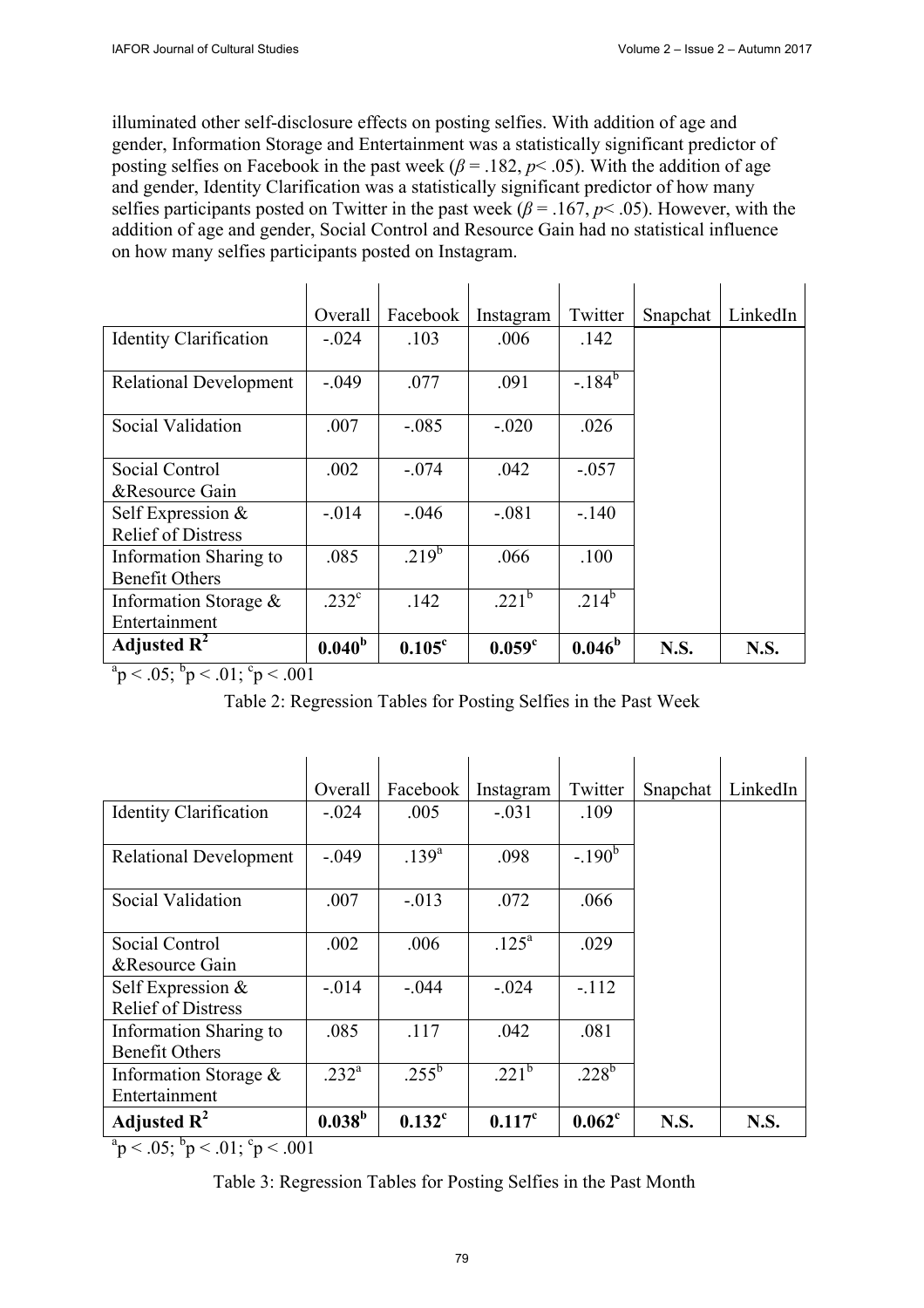|                                                        | Overall            | Facebook           | Instagram          | Twitter         | Snapchat             | LinkedIn |
|--------------------------------------------------------|--------------------|--------------------|--------------------|-----------------|----------------------|----------|
| <b>Identity Clarification</b>                          | .010               | .099               | .030               | $.167^{\rm a}$  | $-.006$              |          |
| <b>Relational Development</b>                          | $-.004$            | .063               | .085               | $-.187^b$       | $-.019$              |          |
| Social Validation                                      | $-.067$            | $-.099$            | $-.049$            | .018            | $-.050$              |          |
| Social Control and<br>resource gain                    | $-.079$            | $-.073$            | .051               | $-.067$         | $-.072$              |          |
| Self Expression and<br><b>Relief of Distress</b>       | $-.091$            | $-.009$            | $-.076$            | $-.155$         | $-.076$              |          |
| <b>Information Sharing to</b><br><b>Benefit Others</b> | .133               | $.216^{b}$         | .067               | .100            | .096                 |          |
| Information Storage and<br>Entertainment               | $.187^{\rm a}$     | $.182^{a}$         | $.216^b$           | $.196^{\rm a}$  | .144                 |          |
| Age                                                    | $-.273^{\circ}$    | $.134^{a}$         | .016               | $-.068$         | $-.298^{\circ}$      |          |
| Gender (Female)                                        | .046               | .079               | .089               | .024            | .025                 |          |
| Adjusted $R^2$                                         | 0.099 <sup>c</sup> | 0.124 <sup>c</sup> | 0.061 <sup>b</sup> | $0.045^{\rm b}$ | $0.087$ <sup>c</sup> | N.S.     |

 $a_p < .05$ ;  $b_p < .01$ ;  $c_p < .001$ 

Table 4: Regression Tables for Posting Selfies in the Past Week

|                                                  | Overall            | Facebook          | Instagram      | Twitter         | Snapchat           | LinkedIn    |
|--------------------------------------------------|--------------------|-------------------|----------------|-----------------|--------------------|-------------|
| <b>Identity Clarification</b>                    | .048               | $-.011$           | .019           | .130            | .048               |             |
| <b>Relational Development</b>                    | $-.051$            | $.124^{a}$        | .089           | $-192^b$        | $-.075$            |             |
| Social Validation                                | $-.010$            | $-.026$           | .045           | .058            | $-0.013$           |             |
| Social Control and<br>resource gain              | $-.036$            | .018              | .109           | .022            | $-.046$            |             |
| Self Expression and<br><b>Relief of Distress</b> | $-.066$            | .002              | $-.043$        | $-124$          | $-.072$            |             |
| Information Sharing to<br><b>Benefit Others</b>  | .089               | .114              | .043           | .082            | .066               |             |
| Information Storage and<br>Entertainment         | $.169^{a}$         | .303 <sup>c</sup> | $.192^{\rm a}$ | $.213^{b}$      | .126               |             |
| Age                                              | $-.253^{\circ}$    | $.186^{6}$        | $-.101$        | $-.052$         | $-.276^{\circ}$    |             |
| Gender (Female)                                  | .026               | .083              | .073           | .023            | .010               |             |
| Adjusted $R^2$                                   | 0.089 <sup>c</sup> | $0.165^{\circ}$   | $0.123^c$      | $0.059^{\rm b}$ | 0.074 <sup>c</sup> | <b>N.S.</b> |

 $a_p < .05$ ;  $b_p < .01$ ;  $c_p < .001$ 

Table 5: Regression Tables for Posting Selfies in the Past Month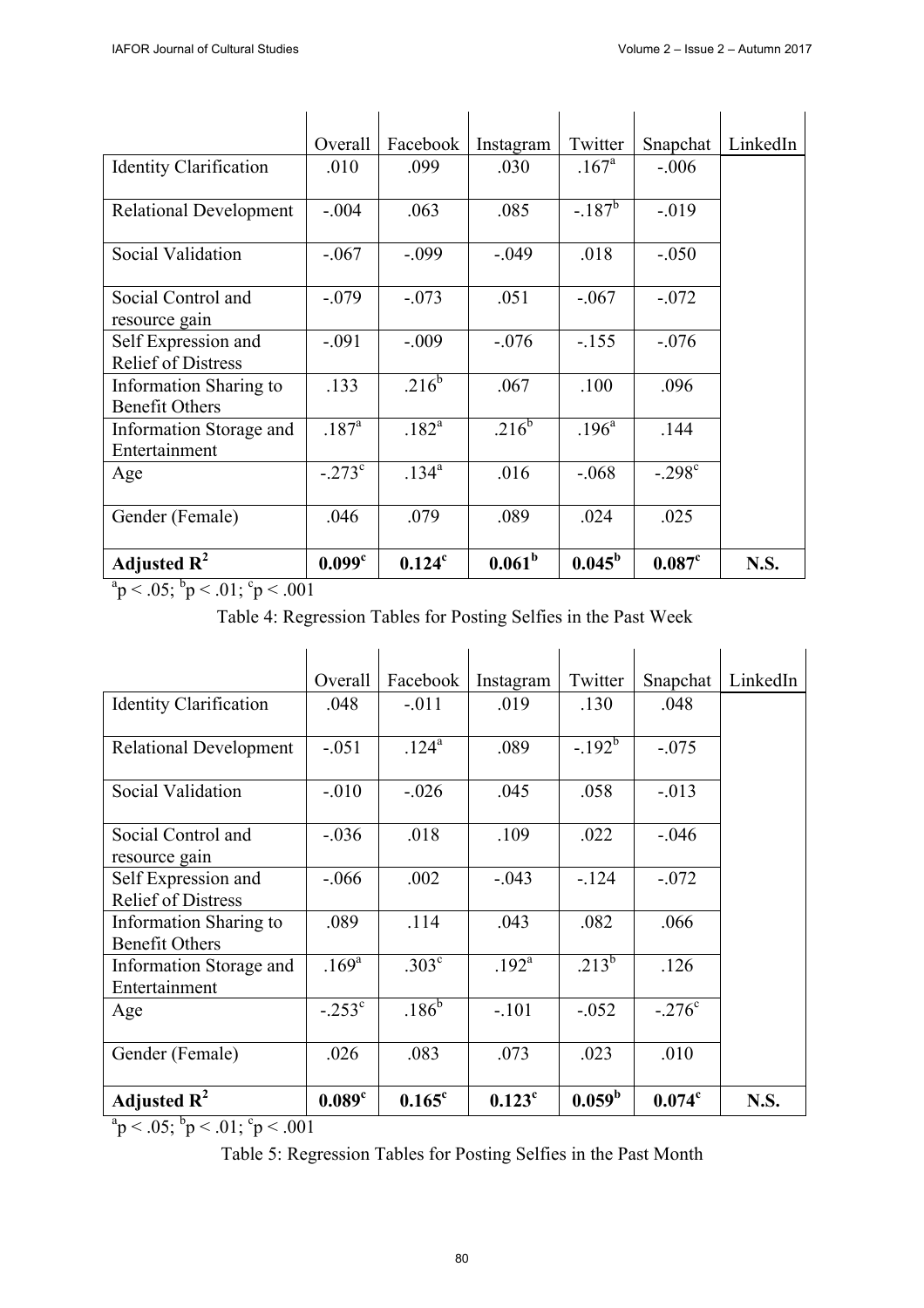## **Discussion**

Regarding the self-disclosure goals, results indicated participants posted selfies primarily to meet the information storage and entertainment self-disclosure function. Only three selfdisclosure functions registered any statistical significance when posting selfies weekly. Participants posted selfies to Twitter weekly to meet identity clarification, relational development, and information storage and entertainment disclosure functions. Weekly posting to Instagram only registered statistical significance for the information storage and entertainment self-disclosure function. Posts to Facebook and Twitter met relational development and information storage and entertainment functions, and Instagram posting met only the information storage and entertainment function. Interestingly, LinkedIn registered no statistical significance for daily or weekly posting, but did register significance to meet the self-expression and relief of distress self-disclosure function for monthly posting.

Collected data indicated survey participants posted selfies to Twitter and to Instagram to fulfill the same self-disclosure functions. Posting for identity clarification, relational development, social validation, self-expression and relief of distress, information sharing to benefit others, and information storage and entertainment were all found to be statistically significant. For frequency of posting, Instagram presented as the most popular medium for daily posting, registering statistical significance when posting selfies for social control and resource gain, identity clarification, and relational development Facebook also registered significance for daily posting to meet the social control and resource gain self-disclosure function.

The importance of the relational development self-disclosure goal seems to somewhat contradict the findings of Bazarova & Choi (2014) that relational development was more prominent in Facebook wall posts and private messages, rather than in status updates. The selfies posted on Facebook by participants of our study were status updates, and were at least partially posted in an effort to further develop relationships with friends and family. However, relational development has been found as a main motivator for self-disclosure, generally speaking (Altman & Taylor, 1973; Lee et al., 2008).

Younger participants used Snapchat more frequently while older participants used Facebook more frequently. The results for age regarding weekly posting held true for monthly posting for Facebook and Snapchat. Snapchat emerged as the leader for daily posts with younger demographics; as the age of the participant decreased, the number of selfies to Snapchat increased. When looking at frequency of selfie-posting over the course of a week, age again emerged as a factor. Younger participants utilized Snapchat more frequently for posting selfies, and older participants posted more frequently to Facebook. Although the study found no statistical significance for social control and resource gain for any media platform, age was a related factor for LinkedIn, Twitter, and Facebook. Age was also a related factor when posting selfies for information storage and entertainment for all media except Instagram. Gender did not present as a factor. This conflicts with several earlier studies on selfie-posting on social media, including Ross, et al (2009) which found young women posted more selfies than men.

## **Conclusion**

This study is a first step in determining how selfie-posting on various forms of social media platforms interacts with self-disclosure. Our collected data points toward entertainment and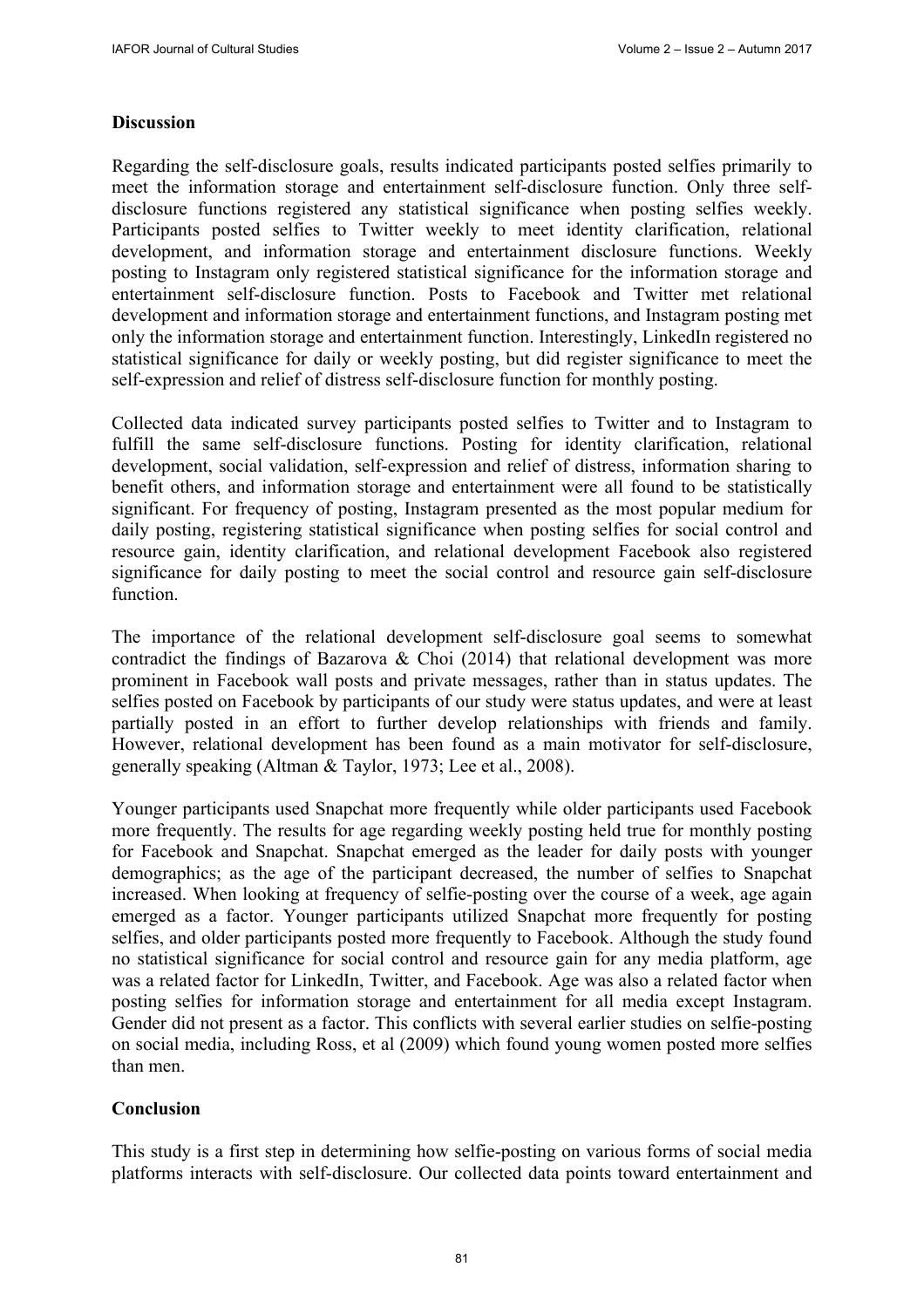information storage as the most popular self-disclosure goals for individuals posting selfies to social media, and that did not vary based on gender. Twitter users appear to post selfies for these reasons, but also identity clarification and relational development. Identity clarification may relate to the medium's more public nature. Tweets are available to an unknowable number of Twitter users, unless the individual keeps their tweets private, whereas SNS platforms such as Facebook, Instagram and Snapchat tend to be targeted messages to "friends." Therefore, it may be that Twitter users who post selfies do so to clarify their personality or other personal attributes to a public who does not know them on an interpersonal level.

Relational development was also found to be a significant form of self-disclosure for those posting selfies on both Twitter and Facebook, which may give us hints as to users' reasons for choosing to share such photographic material on platforms. Future research should look more closely at the specific audiences for the selfies posted, and the audience for each posting. There may be correlation between the perceived or intended audience of the selfie and the self-disclosure goals. This research does not take that variable into account.

Instagram users were likely to post selfies to the platform for both entertainment and information storage purposes. Seeing as photos and videos are the only form of "post" that can be made on the medium, this finding gives us some insight into the general motivations for Instagram usage. These findings regarding selfie-posting on Instagram remained constant regardless of age.

As one might expect, younger SNS users posted selfies most often to Snapchat, while older users posted selfies most often to Facebook, reinforcing what is known about the demographics of the two SNS. Surprisingly, Snapchat users' selfie-posting did not correlate with any of the commonly measured self-disclosure functions, which begs for further investigation. What motivates younger users to post selfies to this SNS platform? Seeing as it is the fastest growing platform amongst young users, it is important to determine how Snapchat differs from the other popular SNS platforms in terms of its perceived benefits and self-disclosure opportunities by its users.

The weaknesses of this survey involve the fact that survey research relies on self-reported data from users, rather than verifying the posted content via some form of content analysis. Also, female respondents outnumbered male respondents by a ratio of nearly three to one, which could impact the results. Future research should consider using a more detailed survey with additional questions that account for the number of friends or followers of each user, and include additional queries for each of the known self-disclosure goals. An open-ended question asking selfie-posters their reasons for posting selfies would also lead to more rich motivational data.

Future investigators may also want to include measures that would look into the so-called "selfie paradox," to further determine why individuals seem to have more positive feelings about their own selfie-posting behaviors than others'. Additional study could help determine why individuals' self-disclosure via selfies is interpreted less positively than posters expect. Our study focused solely on the posting of selfies and investigated the reasons for those posts. It did not look at the way those selfies were received by friends, family or other followers.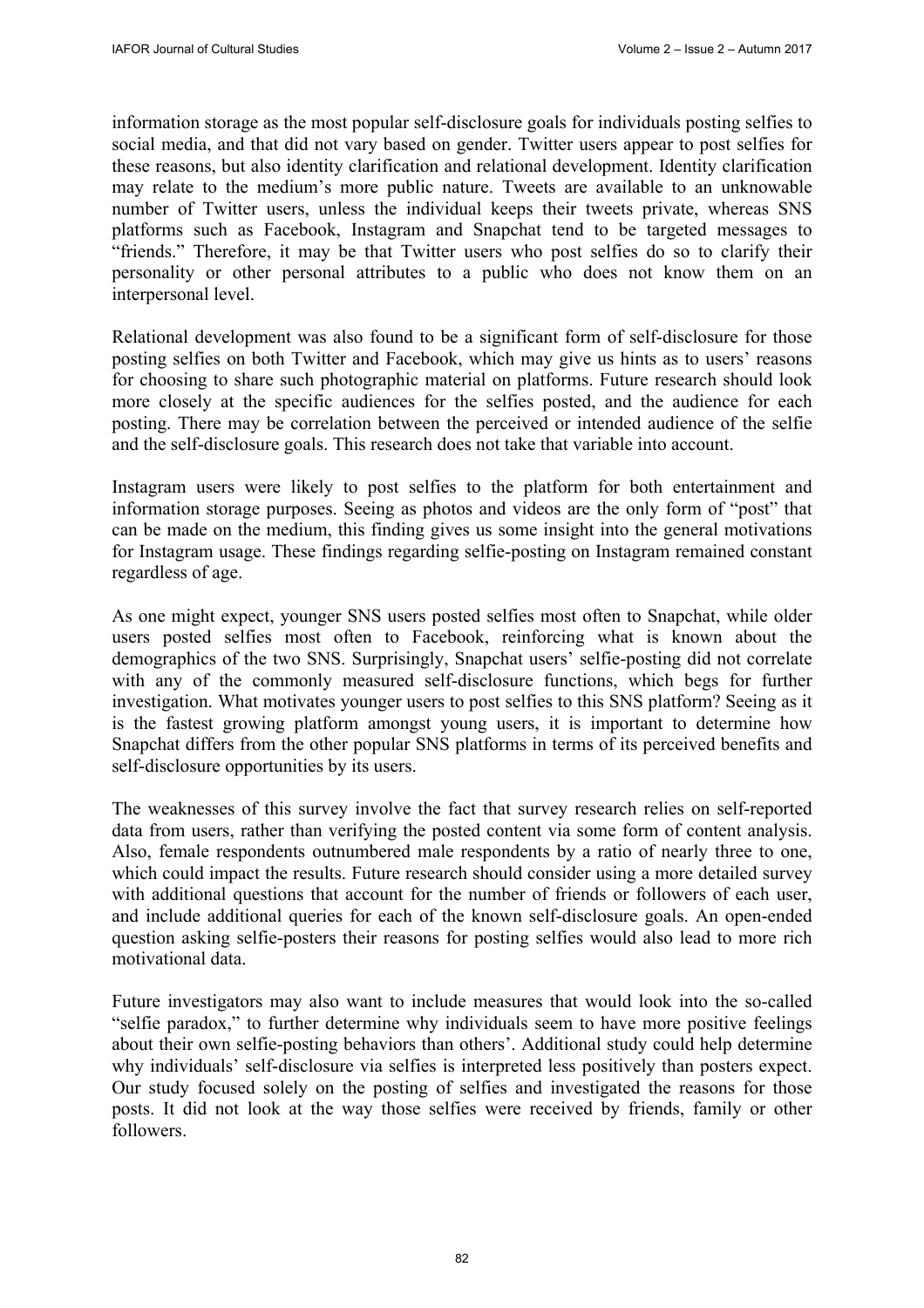# **References**

- Alhabash, S., Chiang, Y., & Huang, K. (2014). MAM & U&G in Taiwan: Differences in the uses and gratifications of Facebook as a function of motivational reactivity. *Computers in Human Behavior, 35*(1)*,* 423–430.<https://doi.org/10.1016/j.chb.2014.03.033>
- Altman, I. (1975). *The environment and social behavior: Privacy, personal space, territory, crowding*. Monterey, CA: Brooks/Cole.
- Altman, I., & Taylor, D. (1987). Communication in interpersonal relationships: Social penetration theory. In M. E. Roloff & G. R. Miller (Eds.), *Interpersonal processes: New direction in communication research* (pp. 257–277). Newbury Park, CA: Sage.
- Amichai-Hamburger, Y., & Vinitzky, G. (2010). Social network use and personality. *Computers in Human Behavior, 26*(6), 1289–1295. <https://doi.org/10.1016/j.chb.2010.03.018>
- Bazarova, N. N., & Choi, Y. H. (2014). Self-disclosure in social media: Extending functional approach to disclosure motivations and characteristics on social network sites. *Journal of Communication, 64*(1), 635–657. <https://doi.org/10.1111/jcom.12106>
- Carr, A. (2015). Inside Snapchat CEO Evan Spiegel's entertainment empire. *Fast Company.*  [Retrieved from http://www.fastcompany.com/3051612/innovation-agents/media-tech](http://www.fastcompany.com/3051612/innovation-agents/media-tech-and-advertising-to-snapchat-i-aint-afraid-of-no-ghost)and-[advertising-to-snapchat-i-aint-afraid-of-no-ghost](http://www.fastcompany.com/3051612/innovation-agents/media-tech-and-advertising-to-snapchat-i-aint-afraid-of-no-ghost)
- Cohen, D. (2016, Jan 28). Everything you need to know about Facebook's Q4 and full-year 2015 results. *Social Times*. Retrieved from [http://www.adweek.com/socialtimes/q4](http://www.adweek.com/socialtimes/q4-full-year-2015-results/633437) [full-year-2015-results/633437](http://www.adweek.com/socialtimes/q4-full-year-2015-results/633437)
- Costa, P.T., & McCrae, R. R. (1992). *Revised NEO personality inventory (NEO-PI-R) and NEO five-factor inventory (NEO-FFI) manual.* Odessa, FL: Psychological Assessment Resources.
- Derlega, V. J., & Grzelak, J. (1979). Appropriateness of self-disclosure. In G. J. Chelune (Ed.), *Self-disclosure: Origins, patterns, and implications of openness in interpersonal relationships* (pp. 151–176)*.* San Francisco, CA: Jossey-Bass.
- Diefenbach, S. & Christoforakok, (2017). The selfie paradox: Nobody seems to like them yet everyone has reasons to take them. An exploration of psychological functions of Selfies in self-presentation. *Frontiers in Psychology. 8*(1) Article 7. <https://doi.org/10.3389/fpsyg.2017.00007>
- Dollinger, M. (2015). Social media: Cui bono? Who benefits from all this socialness? *Business Horizons, 58*(3), 235–236.<https://doi.org/10.1016/j.bushor.2014.11.007>
- Goldberg, L. R. (1993). The structure of phenotypic personality traits. *American Psychologist, 48*, 26–34. <https://doi.org/10.1037/0003-066X.48.1.26>
- Gosling, S. D., Augustine, A. A., Vazire, S., Holtzman, N. & Gaddis, S. (2011). Manifestations of personality in online social networks: Self-reported Facebook-related behaviors and observable profile information. *Cyberpsychology, Behavior, and Social Networking, 14*(9) 483–488.<https://doi.org/10.1089/cyber.2010.0087>
- Isaac, M. (2016, March 15). Instagram may change your feed, personalizing it with an algorithm. *The New York Times.* Retrieved from http://www.nytimes.com/2016/03/16/technology/instagram-feed.html? r=0.
- Jordan-Conde, Z., Mennecke, B. & Townsend, A. (2014). Late adolescent identity definition and intimate disclosure on Facebook. *Computers in Human Behavior, 33*(1), 356–366. <https://doi.org/10.1016/j.chb.2013.07.015>
- Jourard, S. M. (1971). *Self-disclosure: An experimental analysis of the transparent self.* New York: Wiley-Interscience.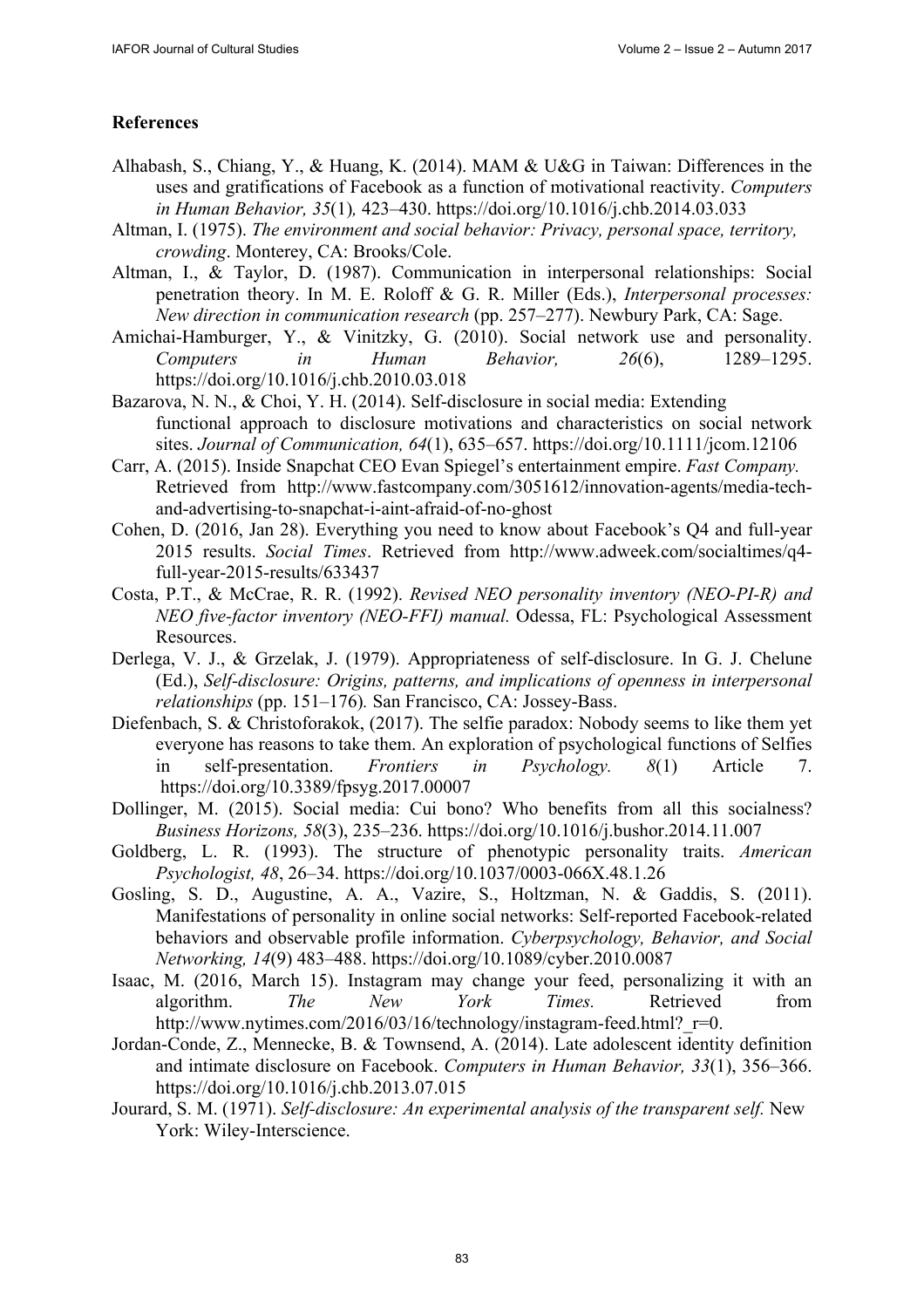- Kapidzic, S. (2013). Narcissism as a predictor of motivations behind Facebook profile picture selection. *Cyberpsychology, Behavior, and Social Networking, 16*(1), 14–19. <https://doi.org/10.1089/cyber.2012.0143>
- Klier, J., Klier, M., & Wigand, R. T. (2014). The connectedness, pervasiveness and ubiquity of online social networks. *Computer Networks, 75*(1), 473–476. <https://doi.org/10.1016/j.comnet.2014.11.016>
- Lee, E., Ahn, J., & Kim, Y. J. (2014). Personality traits and self-presentation at Facebook. *Personality and Individual Difference, 69*(1), 162–167. doi:10.1089/cpb.2006.9.618
- Malik, A., Dhir, A., & Nieminen, M. (2016). Uses and gratifications of digital photo sharing on Facebook. *Telematics and Informatics, 33*(1), 129–138. <https://doi.org/10.1016/j.tele.2015.06.009>
- McKinney, B., Kelly, L., & Duran, R. (2012). Narcissism or openness? College students' use of Facebook and Twitter. *Communication Research Reports, 29*(2), 108–118. <https://doi.org/10.1080/08824096.2012.666919>
- Moore, K., & McElroy, J. C. (2012). The influence of personality on Facebook usage, wall postings, and regret. *Computers in Human Behavior, 28*(1), 267–274. <https://doi.org/10.1016/j.chb.2011.09.009>
- Muise, A., Christofides, E., & Desmarais, S, (2009). More information than you ever wanted to Know – Does Facebook bring out the green-eyed monster of jealousy? *CyberPsychology & Behavior, 12*(4), 441–444.<https://doi.org/10.1089/cpb.2008.0263>
- Omarzu, J. (2000). A disclosure decision model: Determining how and when individuals will self-disclosure. *Personality and Social Psychology Review, 4*(2), 174–185. [https://doi.org/10.1207/S15327957PSPR0402\\_05](https://doi.org/10.1207/S15327957PSPR0402_05)
- Ong, Y. L., Ang, R. P., Ho, J. C. M., Lim, J. C. Y., Goh, D. H., Lee, C. S. & Chua A. Y. K. (2011). Narcissism, extraversion and adolescents' self-presentation on Facebook. *Personality and Individual Differences, 50*(2), 180–185. <https://doi.org/10.1016/j.paid.2010.09.022>
- O'Reilly, L. (2015, Dec 28). Why Snapchat is 'the one to watch in 2016 at the expense of Twitter. *Business Insider*. Retrieved from [http://www.businessinsider.com/wh](http://www.businessinsider.com/why-snapchat-is-the-one-to-watch-in-2016-at-the-expense-of-twitter-2015-12)y[snapchat-is-the-one-to-watch-in-2016-at-the-expense-of-twitter-2015-12](http://www.businessinsider.com/why-snapchat-is-the-one-to-watch-in-2016-at-the-expense-of-twitter-2015-12)
- Pearce, W. B., & Sharp, S. (1973). Self-disclosing communication. *The Journal of Communication, 23*(4), 409–425. <https://doi.org/10.1111/j.1460-2466.1973.tb00958.x>
- Peek, H. The selfie in the digital age: From social media to sexting."*Psychiatric Times,*  December, 2014, p. 28G.
- Qiu, L., Lu, J., Yang, S., Qu, W., & Zhu, T. (2015). What does your selfie say about you? *Computers in Human Behavior, 52*, 443–449. <https://doi.org/10.1016/j.chb.2015.06.032>
- Radulova, L. (2015, April 2015). Australia revealed to have invented the word 'selfie' as more than 2000 Aussie phrases and words are added to Oxford Dictionaries. *Daily Mail Australia*[. Retrieved from http://www.dailymail.co.uk/news/article-3061118/Australia](http://www.dailymail.co.uk/news/article-3061118/Australia-revealed-invented-word-selfie-2000-Aussie-phrases-words-added-Oxford-Dictionaries.html)revealed-[invented-word-selfie-2000-Aussie-phrases-words-added-Oxford-](http://www.dailymail.co.uk/news/article-3061118/Australia-revealed-invented-word-selfie-2000-Aussie-phrases-words-added-Oxford-Dictionaries.html)[Dictionaries.html](http://www.dailymail.co.uk/news/article-3061118/Australia-revealed-invented-word-selfie-2000-Aussie-phrases-words-added-Oxford-Dictionaries.html)
- Ross, C., Orr, E. S., Sisic, M., Arseneault, J. M., Simmering, M. G., & Orr, R. R. (2009).
- Personality and motivations associated with Facebook use. *Computers in Human Behavior, 25*(2), 578–586.<https://doi.org/10.1016/j.chb.2008.12.024>
- Ryan, T., & Xenos, S. (2011). Who uses Facebook? An investigation between the Big Five, shyness, narcissism, loneliness, and Facebook usage. *Computers in Human Behavior, 27*, 1658–1664.<https://doi.org/10.1016/j.chb.2011.02.004>
- Scheller, S. H. (2015). A picture is worth a thousand words: The legal implications of revenge porn. *North Carolina Law Review, 93*(2), 551–594.